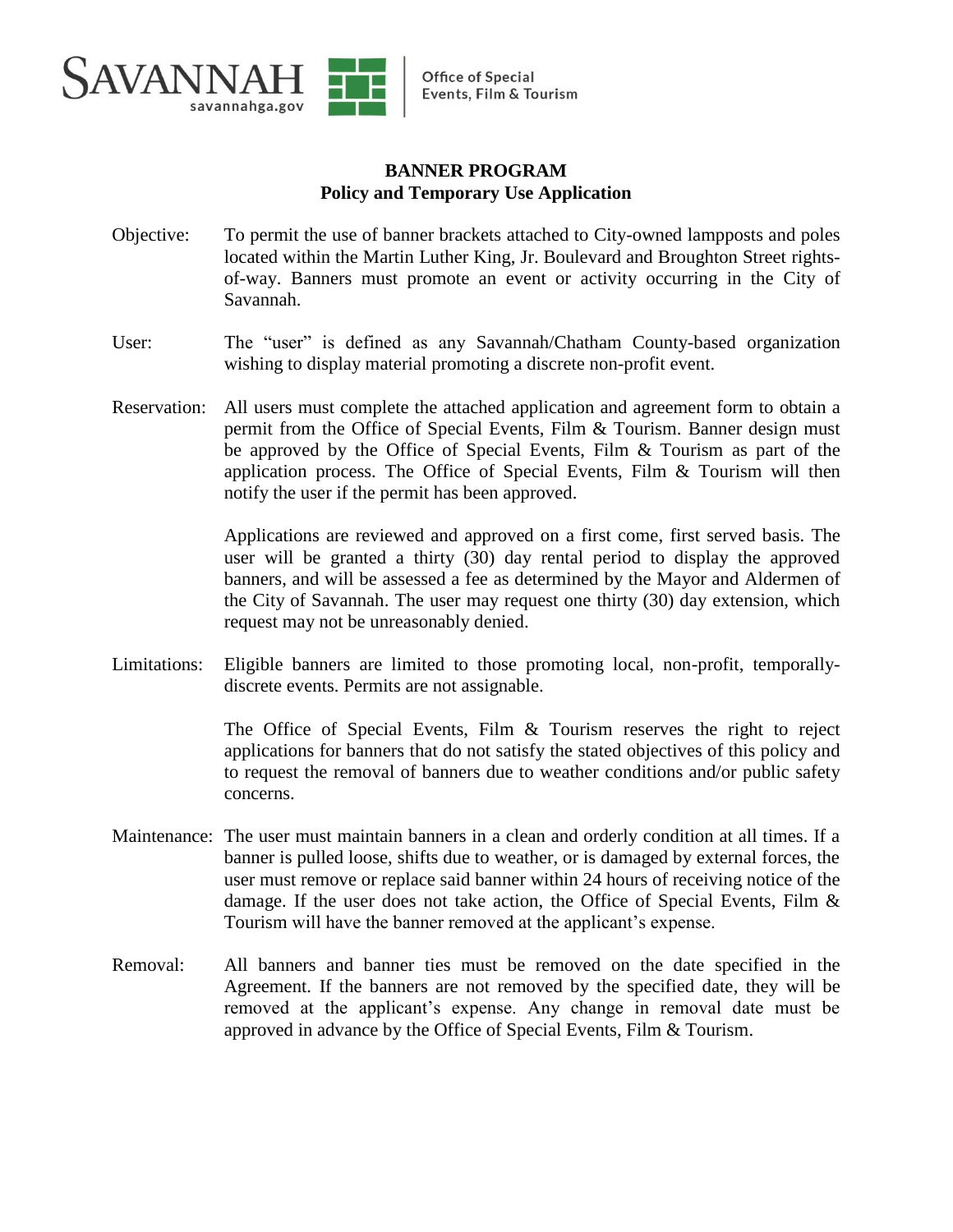

- Other Permits:All users are required to obtain the necessary right-of-way permits from the Department of Traffic Engineering prior to the installation and removal of banners.
- Liability: The user shall maintain such insurance as will protect the user from any claims for damage to property, and for personal injury, including death, which may arise from the use of banner brackets or the installation and display of the user's banners.
- Indemnity: The user shall defend, indemnify, and save harmless the City of Savannah, the Mayor and Aldermen of the City of Savannah, its elected and appointed officials, officers, and employees from and against all losses and all claims, demands, payments, suits, actions, recoveries, and judgments of any nature and description.
- Future Use: Issuance of a permit for a prior year does not entitle an applicant to a permit for any year thereafter. The Office of Special Events, Film & Tourism reserves the right to accept or deny any application where the applicant violated the terms and conditions of this policy in the prior year.
- Fee: An application fee of \$15.00 shall be assessed for each banner bracket. Application fees shall be paid by check or money order and made payable to the City of Savannah.
- Location: Brackets are available on Broughton Street and MLK as follows:

| <b>Location</b>               | # of Banner Brackets |
|-------------------------------|----------------------|
| <b>Broughton Street</b>       | 15 total             |
| Between Price and Habersham   |                      |
| Between Habersham and Lincoln |                      |
| Between Montgomery and MLK    |                      |

| <b>Location</b>                                 | # of Banner Brackets        |
|-------------------------------------------------|-----------------------------|
| <b>MLK</b>                                      | 20 total                    |
| Intersection of Bay and MLK                     | $\mathcal{D}_{\mathcal{L}}$ |
| Intersection of Broughton and MLK               | 2                           |
| Intersection of Oglethorpe and MLK              | 4                           |
| Intersection of Liberty and MLK                 | $\mathcal{D}_{\mathcal{L}}$ |
| Streetscape area between Minis and Gaston       | $\mathcal{D}_{\mathcal{L}}$ |
| Intersection of Gwinnett and MLK                | $\overline{4}$              |
| Intersection of 37 <sup>th</sup> Street and MLK | 2                           |
| Intersection of Victory and MLK                 | っ                           |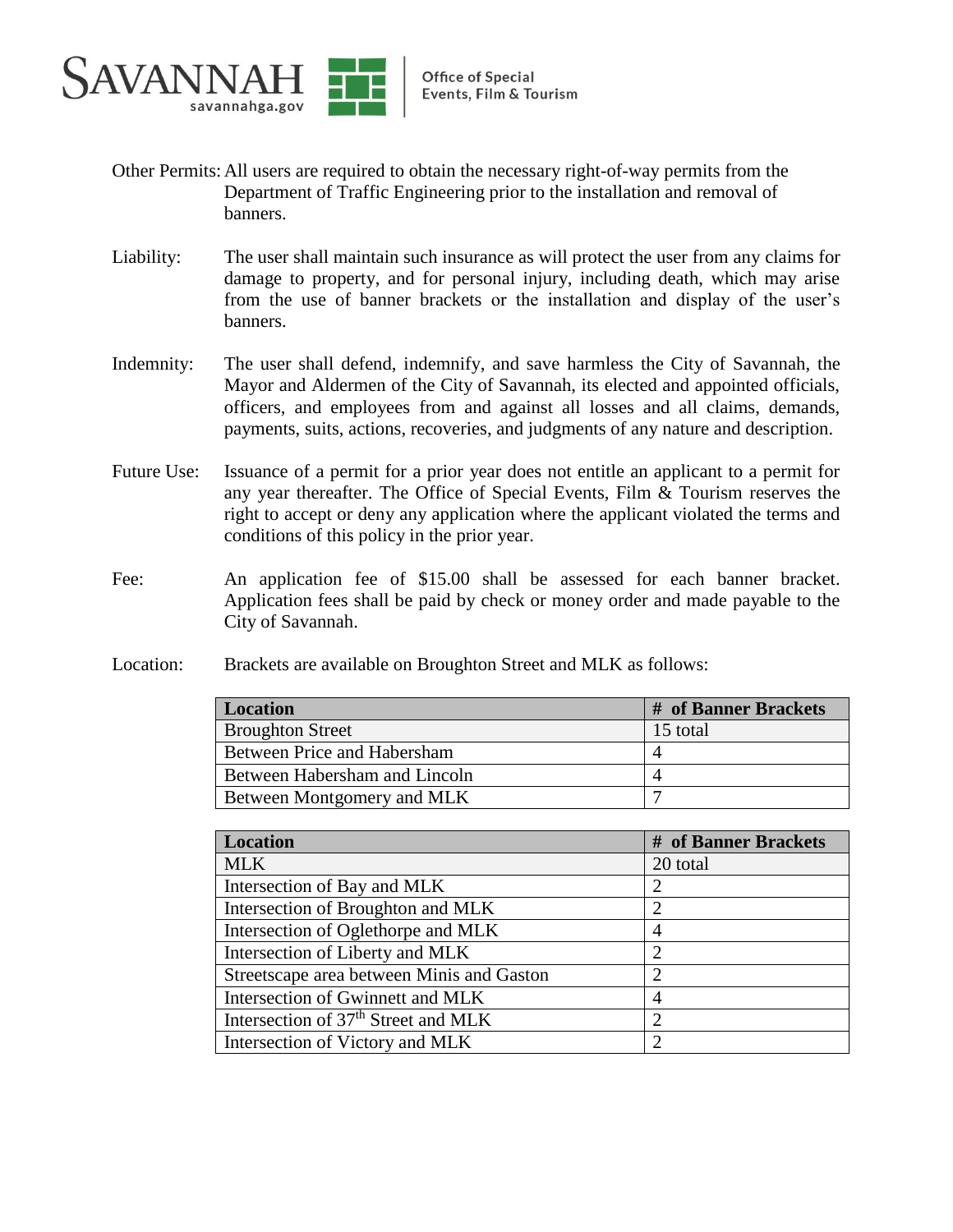

## **BANNER PROGRAM Temporary Use Application Form**

| <b>Organization Name</b>      |  |
|-------------------------------|--|
| <b>Contact Person</b>         |  |
| <b>Address</b>                |  |
| <b>Phone Number</b>           |  |
| <b>Alternate Phone Number</b> |  |
| <b>Preferred Email</b>        |  |
| <b>Featured Event</b>         |  |
| <b>Installation Date</b>      |  |
| <b>Removal Date</b>           |  |
| <b>Requested Locations</b>    |  |

\*Attach a copy of the proposed banner design for approval.